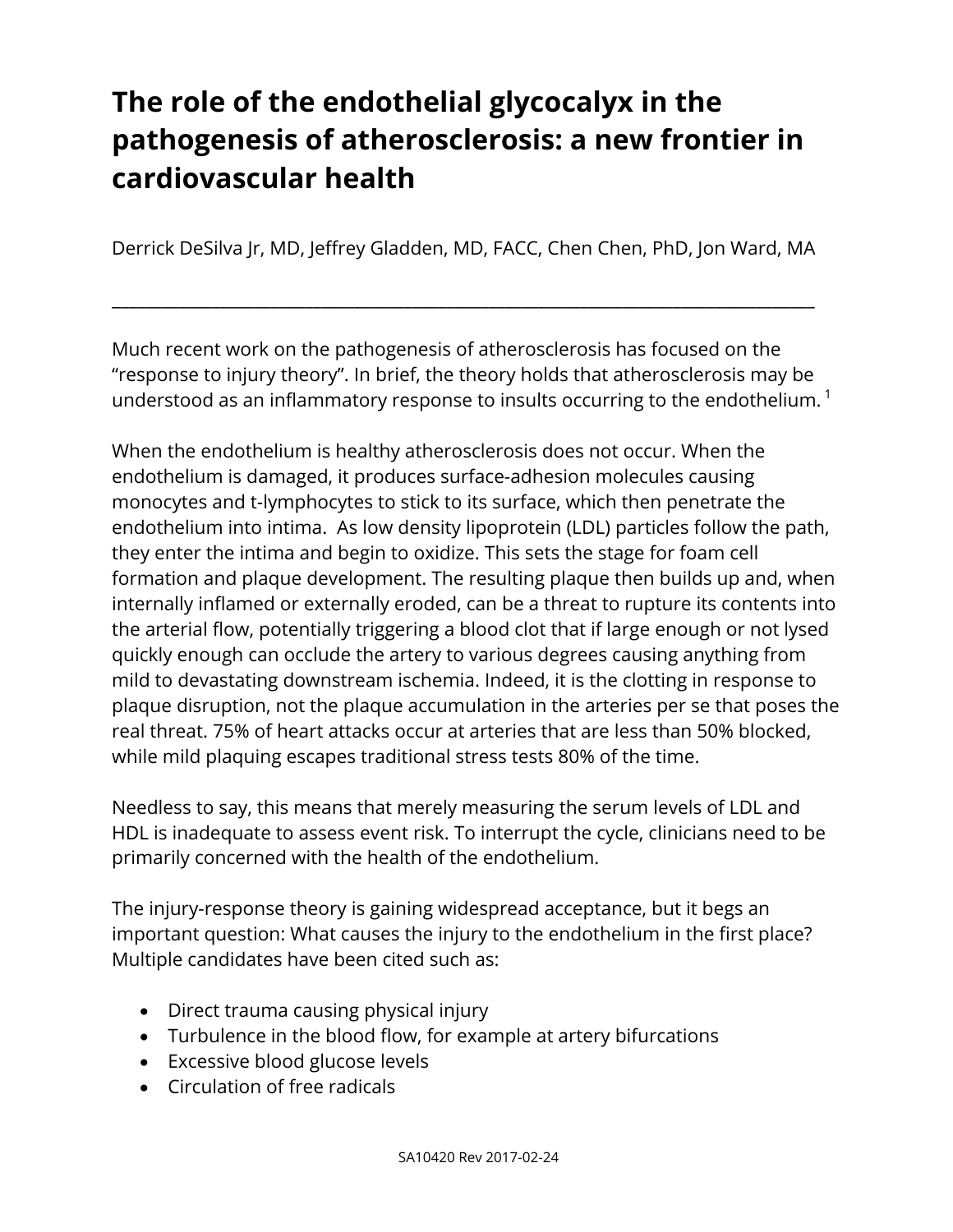- TMAO (trimethylamine-N-oxide)
- Higher than normal concentrations of LDL or VLDL
- High blood pressure
- Circulating toxins
- Deterioration of the NO system

All of these explanations have value, but they miss a critical factor in endothelial health which merits more attention than it has received in the current literature. That factor is the endothelial glycocalyx.

## **The Endothelial Glycocalyx**

Popular accounts of the endothelium inaccurately describe it as "the inner lining" of the blood vessels. Here's Wikipedia:

"Endothelium is a type of epithelium that lines the interior surface of blood vessels and lymphatic vessels, forming an interface between circulating blood or lymph in the lumen and the rest of the vessel wall."

What's missing from these accounts is the glycocalyx, a slippery smooth gel coating of the endothelium that positions an additional layer between the endothelium and the circulating blood. This is the true interface. In other words, it's the endothelial glycocalyx—not the endothelial cells themselves—that has (or should have) direct contact with the circulating fluids and particles.

When we help doctors explain the endothelial glycocalyx to patients, we sometimes liken it to the non-stick surface of a frying pan. The analogy is useful because it highlights the protective function of this important structure. A healthy glycocalyx ensures that LDL particles "slip by" without contacting the endothelium. Conversely, when the endothelial glycocalyx is compromised (which happens very easily) the endothelium becomes susceptible to injury impairment and LDL penetration.

Important clinical implications follow. To prevent atherosclerosis, we must protect the endothelium from injury and preserve its vital functions. To protect endothelial function, we must support its *existing natural protection*, the endothelial glycocalyx. In layman's terms: if you want to stop food sticking to your saucepan, take care of the non-stick coating! If you want the infrastructure of the endothelium to work you need to protect its surface.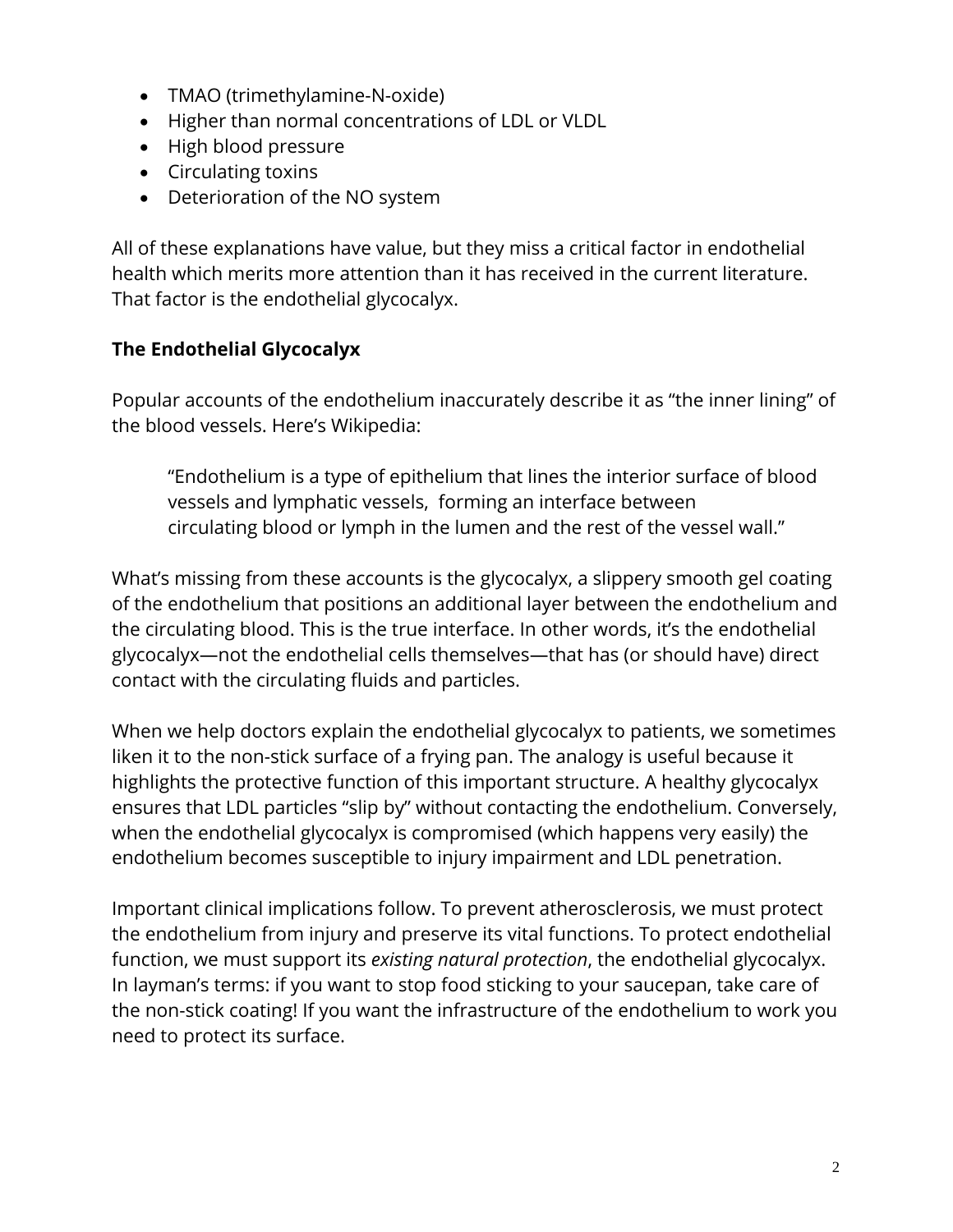# **A Closer Look at the Glycocalyx**

The endothelial glycocalyx is a thin gel-like layer that coats the entire luminal side of the vascular endothelium. It is a meshwork mainly of glycoproteins, proteoglycans and glycosaminoglycans at a thickness of approximately 1  $\mu$ m magnitude.<sup>2-4</sup> Syndecans and glypicans are the core proteins of heparan sulfate (a glycosaminoglycan) proteoglycans bound to endothelial cells identified in the glycocalyx. Glycoproteins such as selectins and integrins are also anchored on endothelial cells while some other soluble proteins and proteoglycans simply dock in glycocalyx.<sup>5</sup>

Extensive research has revealed the importance of glycocalyx-mediated endothelial function in vascular and microvascular health.

For example, the endothelial glycocalyx:

- Regulates vascular permeability and fluid balance due to the large size and negative charge of glycosaminoglycans.<sup>6,7</sup>
- Provides a physical barrier against inadvertent adhesion of platelets and leukocytes to the vascular wall. $8$
- Regulates coagulation as many of mediators of coagulation pathway are buried inside the glycocalyx under normal physiological condition.<sup>5</sup>

Most intriguingly, the glycocalyx is found to be a mechano-sensor and -transducer of the shear-force inside blood vessels. $3$  The signal is believed to be transduced to endothelial nitric oxide synthase (eNOS) via heparan sulfate in the glycocalyx to either up- or down-regulate the synthesis of nitric oxide (NO) in response to the blood flow.9,10

Figure 1 below illustrates the chemical structure of the endothelial glycocalyx and its signal transduction to eNOS and subsequently sGC (soluble guanynyl cyclase) to induce smooth muscle relaxation via shear stress.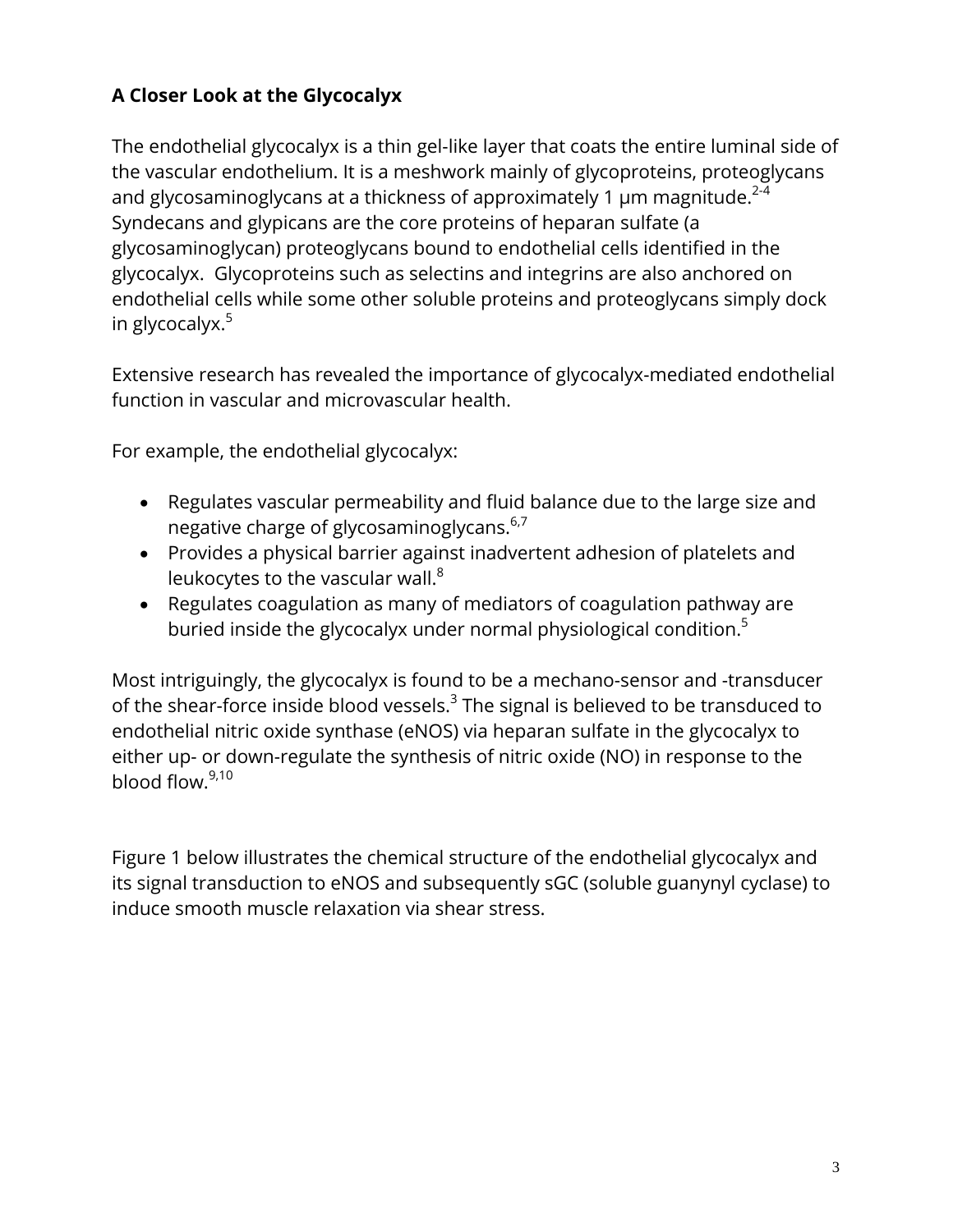

Figure 1. *Structure of the endothelial glycocalyx and its activation of vascular muscle relaxation via NO in response to increased shear force* 

## **Damage to the Endothelial Glycocalyx**

The endothelial glycocalyx is a delicate structure and can be damaged by several common mechanisms involved in the pathogenesis of atherosclerosis. These include high blood glucose,  $^{11}$  oxidative stress,  $^{12}$  and inflammation.  $^{4}$  It is known that high-sugar diets, cigarette smoking, stress, and aging can all degrade the glycocalyx.

Hyperglycemia is a major cause for disruption of the endothelial glycocalyx.<sup>11,13</sup> In fact individuals with hyperglycemia and diabetes are known to have less endothelial glycocalyx.<sup>14</sup> Such a change may explain the endothelial dysfunction and increased microvascular permeability that lead to major complications in the diabetic population.<sup>15,16</sup>

There are several other disease conditions identified so far to be associated with a compromised endothelial glycocalyx:

- Coronary heart disease $17$
- Renal diseases $^{18}$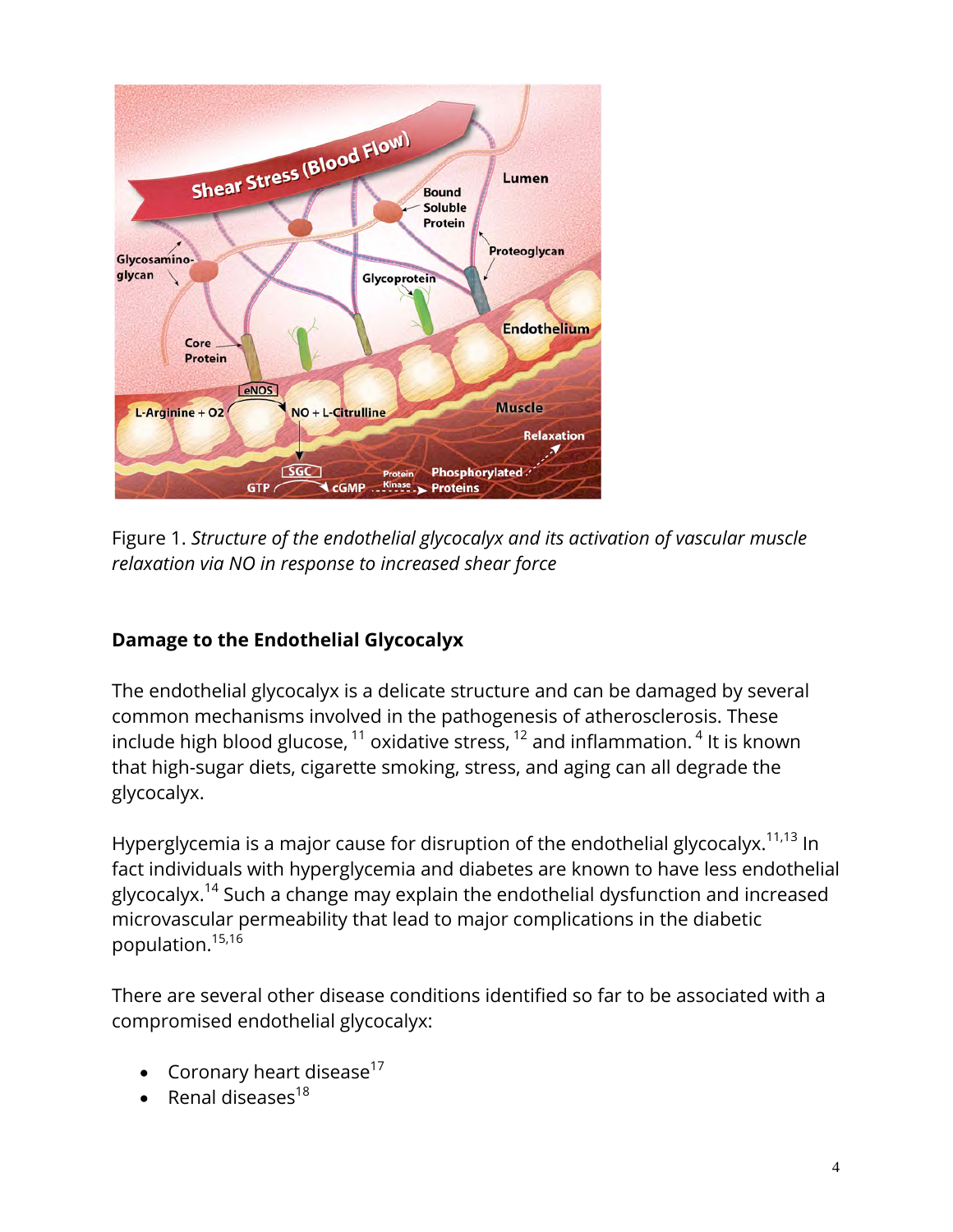- Lacunar stroke (a small vessel disease)<sup>19</sup>
- Severe trauma $^{20}$

These electron-microscope images show the deterioration of the endothelial glycocalyx:



## **Clinical Interventions**

Given the vital role the endothelial glycocalyx plays in the pathology of many vascular and micro-vascular related diseases, it has naturally become a target for pharmaceutical intervention.<sup>21,22</sup> However, glycocalyx drug development is still in its infancy and no substantial progress has been made to date. $^{23}$ 

A dietary supplement has been tested and shown to have measurable benefits for a compromised glycocalyx in healthy subjects. Brand-named Arterosil, its primary ingredient is rhamnan sulfate derived from rare marine algae. Rhamnan sulfate has a similar chemical structure to heparan sulfate found abundantly in the human endothelial glycocalyx, and may exert its bioactivity by regenerating the glycocalyx.

In an early clinical trial, the positive impact on the glycocalyx was established by measuring recovery of RHI (reactive hyperemia index) in 20 healthy human subjects following a high-sugar, high-fat meal. Results were compared with and without consumption of Arterosil. The study confirmed a significant improvement in glycocalyx RHI recovery with the supplement.

Important safety data were obtained for complete metabolic panel (CMP), thyroid stimulating hormone (TSH), complete blood count (CBC), and partial thromboplastin time (PTT) from the trial. No significant changes were observed for any of these tests after 4 weeks of Arterosil supplementation. There was also no serious adverse event reported during the study and the product was well tolerated by all subjects.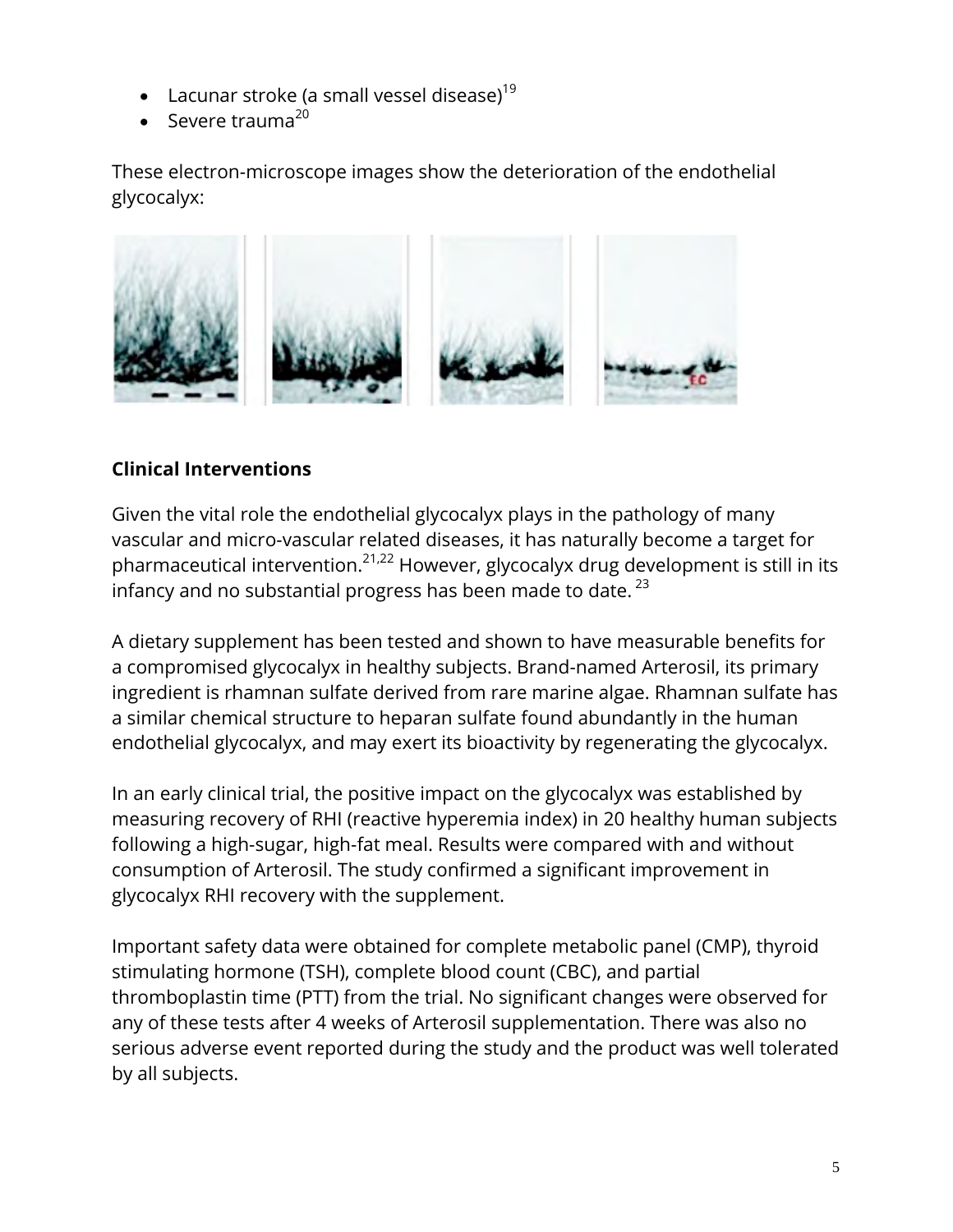### **The Glycocalyx and Arterial Elasticity: A New Frontier**

The clinical significance of arterial elasticity is well established: Central arterial stiffness has been shown to be an independent predictor of cardiovascular morbidity and mortality.<sup>24</sup> While the prognostic value of this measure is widely accepted, the causes of arterial stiffness are still subject to debate. Some research suggests that the issue is not limited to the larger arteries themselves, but may extend to the microvascular system.<sup>25</sup> Other studies indicate the role of endothelial function in determining the degree of arterial elasticity.  $^{26}$ 

One useful contribution to this debate may prove to be a new focus on the endothelial glycocalyx. Because the glycocalyx serves to protect the integrity of the endothelium, and hence of the arterial wall, it stands to reason that a healthy glycocalyx might be associated with good arterial elasticity.

We conducted a pilot study to test patients for arterial elasticity — among other markers — before and after the consumption of Arterosil.

Nineteen healthy human subjects (11 females age 22 to 64 and 8 males age 30 to 60) were randomly recruited for the single blinded clinical study, which was conducted at an independent cardiology center on the Baylor Medical Campus in Plano, Texas. Their vascular health condition was evaluated utilizing MaxPulse, an FDA approved Class II device (The Cardio Group, 6440 N. Central Expressway, Suite 100, Dallas, TX 75206). The MaxPulse utilizes accelerated plethysmography technology with data being gathered by way of a finger probe. This technology, also known as pulse wave analysis, includes multiple factors including wave type, arterial elasticity, eccentric constriction and remaining blood volume valuations.

In this study, the baseline reading was taken at approximately 2 hours (+/- 30 minutes) post consumption of a breakfast of the subjects' choice. Immediately after the baseline reading one capsule of ArterosilHP\* was swallowed. A post-dose reading was taken every 30 minutes for 3 hours, for a total of 7 readings (baseline, 30 min, 60 min, 90 min, 120 min, 150 min & 180 min +/- 5 minutes). The patients were kept in a quiet ambient environment. No food or liquid (other than small amounts of water as needed) was consumed during the 3 hour testing period.

The results are summarized in the table below: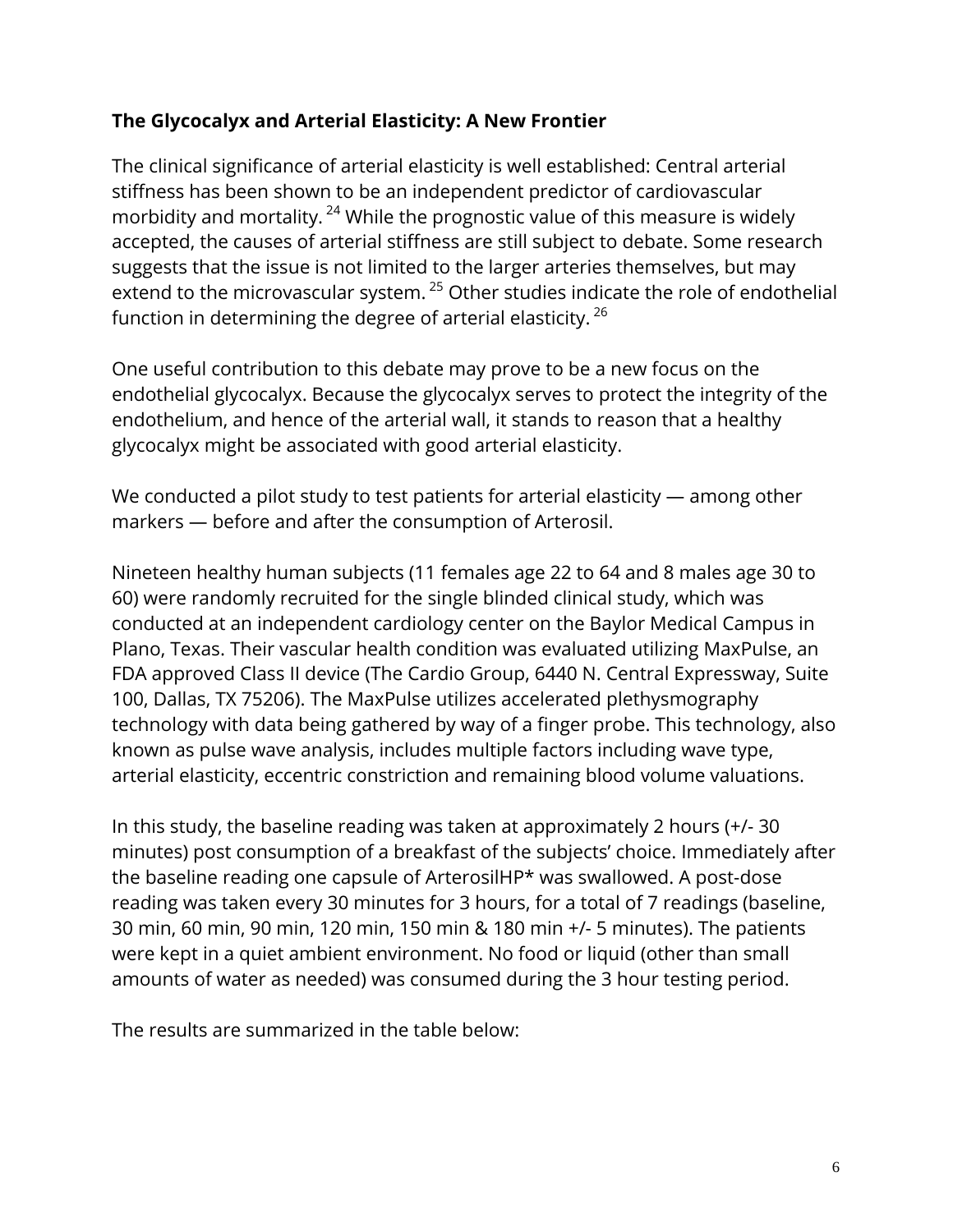

In sum, 78.9% of subjects experienced an increase in arterial elasticity. The average percentage increase in arterial elasticity was 89.6% (p = .0081) The mean time to maximum increase was 118 minutes. There was concurrent improvement in remaining blood volume and eccentric contraction.

In this preliminary study, we were able to demonstrate that Arterosil improves arterial elasticity in healthy human subjects. It is likely this acute beneficial effect is a result of improved glycocalyx and its mediated endothelial functions. These new data are in agreement with our previous findings that Arterosil helps regenerate the endothelial glycocalyx and restore compromised endothelial functions. Clearly there is a need for further studies to validate these early results.

We know that arterial stiffness indicates adverse changes of blood vessel structure and function, and poses a significant threat to patients' cardiovascular health.  $27$  If it transpires that rebuilding the glycocalyx has a rapid and positive impact on arterial elasticity, this could suggest a valuable clinical intervention, both for patients presenting disease conditions and for those seeking preventative care.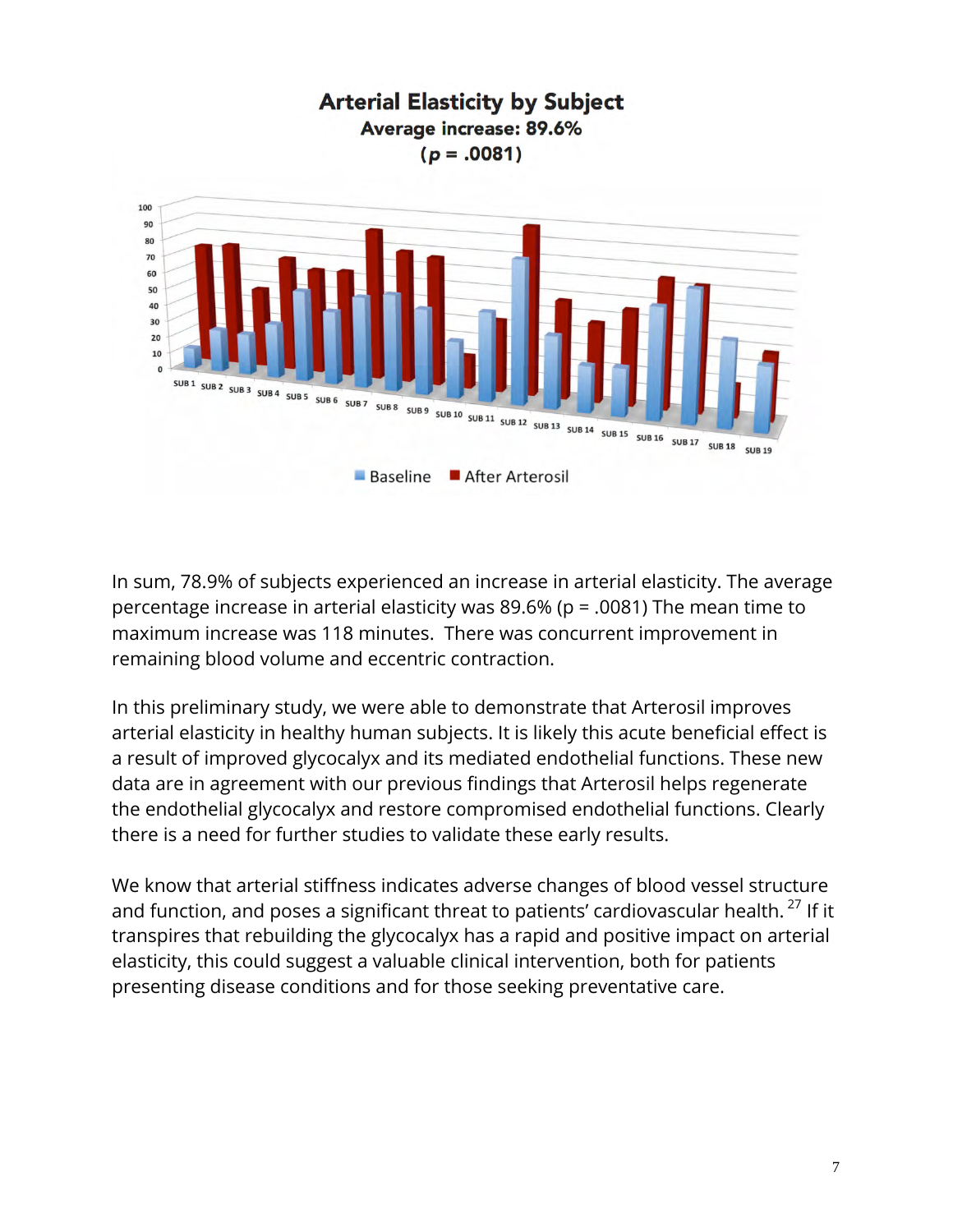### **About the Primary Author**

Dr. Derrick DeSilva is a practicing internist with a wide range of medical interests. He serves as Senior Attending Staff at the Department of Medicine, Raritan Bay Medical Center (RBMC) in Perth Amboy, New Jersey. He also serves on the teaching faculty of the JFK Medical Center in Edison, New Jersey. Dr. DeSilva serves as Chairman of the Planning Committee for the Age Management Medicine Group (AMMG) and is a Past President of the American Nutraceutical Association. He has been a recipient of the Alan Mintz Award for Excellence in Clinical Age Management Medicine, and he has received the Best Doctor Award by Castle Connolly for the past 15 consecutive years. Dr. DeSilva is host of "Ask the Doctor" on WCTC Radio, a medical correspondent for Cablevision (News 12 New Jersey) and host of "12 to Your Health".

1. Russell Ross, John Glomset & Laurence Harker. Response to Injury and Atherogenesis. Am J Pathol. (1977) 86(3): 675–684.

2. C. S. Alphonsus & R. N. Rodseth. The Endothelial Glycocalyx: A Review of the Vascular Barrier. Anaesthesia (2014) 69(7):777-84.

3. Bingmei M. Fu & John M. Tarbell. Mechano-sensing and Transduction by Endothelial Surface Glycocalyx: Composition, Structure, and Function. Wiley Interdiscip Rev Syst Biol Med. (2013) 5(3): 381–390.

4. Hana Kolálová, Barbora Ambruzová, Lenka Švihálková Šindlerová, Anna Klinke & Lukáš Kubala. Modulation of Endothelial Glycocalyx Structure under Inflammatory Conditions. Mediators of Inflammation (2014) Article ID 694312, 1-17.

5. Sietze Reitsma, Dick W. Slaaf, Hans Vink, Marc A. M. J. van Zandvoort & Mirjam G. A. oude Egbrink. The Endothelial Glycocalyx: Composition, Functions, and Visualization. Eur J Physiol (2007) 454:345– 359.

6. Bernard F. Becker, Daniel Chappell & Matthias Jacob. Endothelial Glycocalyx and Coronary Vascular Permeability: the Fringe Bene t. Basic Research in Cardiology (2010) 105:687– 701.

7. F. E. Curry & R. H. Adamson. Endothelial Glycocalyx: Permeability Barrier and Mechanosensor. Annals of Biomedical Engineering (2012) 40:828–839.

8. A. W. Mulivor & H. H. Lipowsky. Role of Glycocalyx in Leukocyte-endothelial Cell Adhesion. American Journal of Physiology: Heart and Circulatory Physiology (2002) 283(4):H1282– H1291.

9. Eno E. Ebong, Sandra V. Lopez-Quintero, Victor Rizzo, David C. Spray & John M. Tarbell. Shearinduced Endothelial NOS Activation and Remodeling via Heparan Sulfate, Glypican-1, and Syndecan-1. Integr Biol (Camb). (2014) 6(3): 338–347.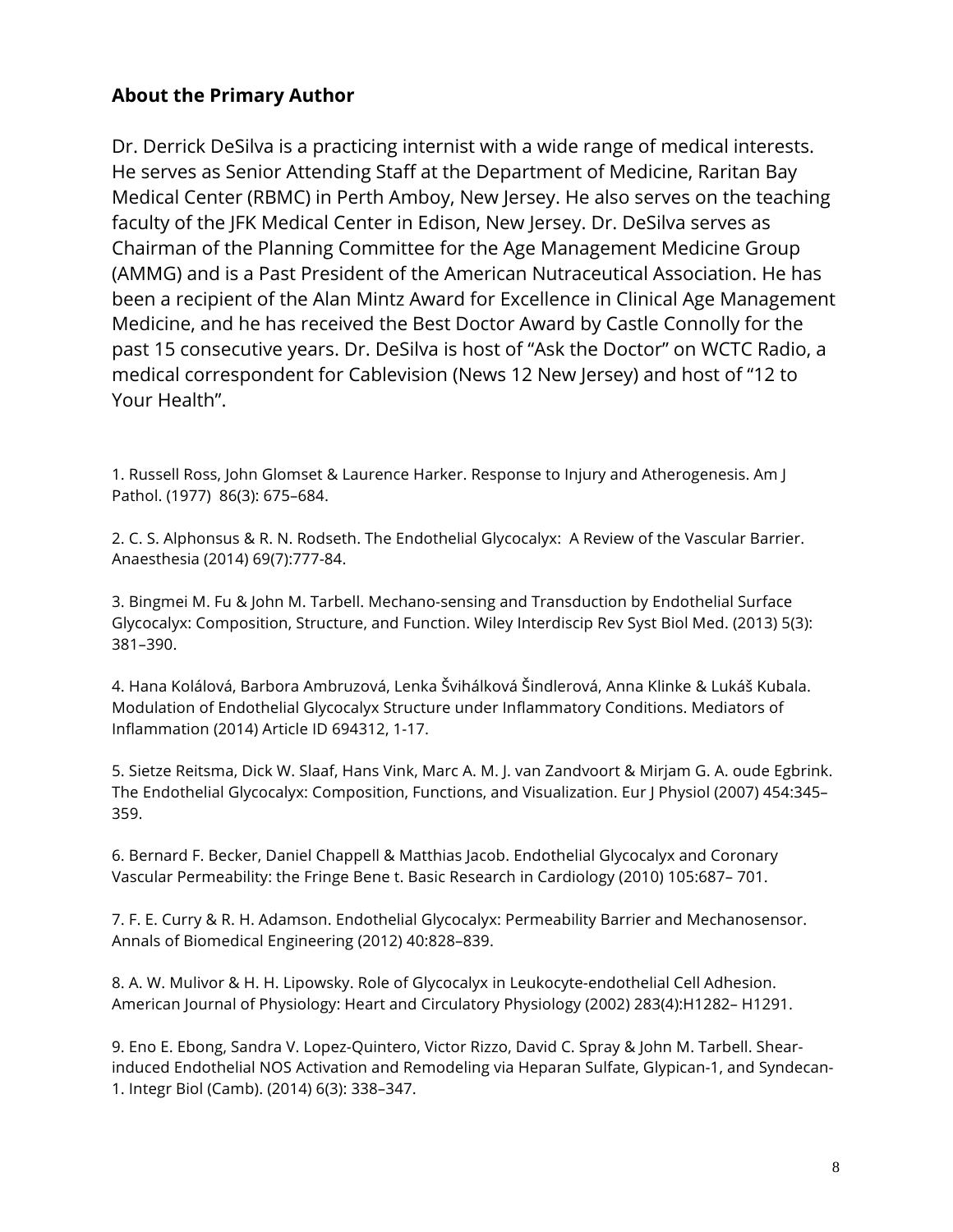10. Wanyi Yen, Bin Cai, Jinlin Yang, Lin Zhang, Min Zeng, John M. Tarbell & Bingmei M. Fu. Endothelial Surface Glycocalyx Can Regulate Flow-Induced Nitric Oxide Production in Microvessels In Vivo. PLoS One (2015) 10(1):e0117133.

11. Max Nieuwdorp, Timon W. van Haeften, Mirella C.L.G. Gouverneur, Hans L. Mooij, Miriam H.P. van Lieshout, Marcel Levi, Joost C.M. Meijers, Frits Holleman, Joost B.L. Hoekstra, Hans Vink, John J.P. Kastelein & Erik S.G. Stroes. Loss of Endothelial Glycocalyx During Acute Hyperglycemia Coincides With Endothelial Dysfunction and Coagulation Activation In Vivo. Diabetes (2006) 55(2):480-486.

12. Hans Vink, Alina A. Constantinescu, & Jos A.E. Spaan. Oxidized lipoproteins degrade the endothelial surface layer: implications for platelet-endothelial cell adhesion. Circulation (2000)101:1500–1502

13. Bart J. M. Eskens, Thomas M. Leurgans, Hans Vink & Jurgen W. G. E. VanTeeffelen. Early Impairment of Skeletal Muscle Endothelial Glycocalyx Barrier Properties in Diet Induced Obesity in Mice. Physiol Rep. (2014) 2(1):e00194.

14. Claudia Nussbaum, Ana Cavalcanti Fernandes Heringa, Zuzana Mormanova, Alexandra F. Puchwein-Schwepcke, Su- sanne Bechtold-Dalla Pozza & Orsolya Genzel-Boroviczény. Early Microvascular Changes with Loss of the Glycocalyx in Children with Type 1 Diabetes. J Pediatr. (2014) 164(3):584589.

15. Sandra V. Lopez-Quintero, Limary M. Cancel, Alexis Pierides, David Antonetti, David C. Spray & John M. Tarbell. High Glucose Attenuates Shear-Induced Changes in Endothelial Hydraulic Conductivity by Degrading the Glycocalyx. PLoS One. (2013) 8(11):e78954.

16. Andrew H. J. Salmon & Simon C. Satchell. Endothelial Glycocalyx Dysfunction in Disease: Albuminuria and Increased Microvascular Permeability. J Pathol (2012) 226: 562– 574.

17. Ties A. Mulders, Max Nieuwdorp, Erik S Stroes, Hans Vink & Sara-Joan Pinto-Sietsma. Noninvasive Assessment of Microvascular Dysfunction in Families with Premature Coronary Artery Disease. Int J Cardiol. (2013) 168(5):5026-5028.

18. Carmen A. Vlahu, Bregtje A. Lemkes,Dirk G. Struijk, Marion G. Koopman, Raymond T. Krediet & Hans Vink. Damage of the Endothelial Glycocalyx in Dialysis Patients. J Am Soc Nephro (2012) l23:1900–1908.

19. Remy J.H. Martens, Hans Vink, Robert J. van Oostenbrugge & Julie Staals. Sublingual Microvascular Glycocalyx Dimensions in Lacunar Stroke Patients. Cerebrovasc Dis (2013) 35:451– 454.

20. Elaheh Rahbar, Jessica C Cardenas, Gyulnar Baimukanova, Benjamin Usadi, Roberta Bruhn, Shibani Pati, Sisse R Ostrowski, Pär I Johansson, John B Holcomb & Charles E Wade. Endothelial Glycocalyx Shedding and Vascular Per-meability in Severely Injured Trauma Patients. J Transl Med. (2015) 13:117.